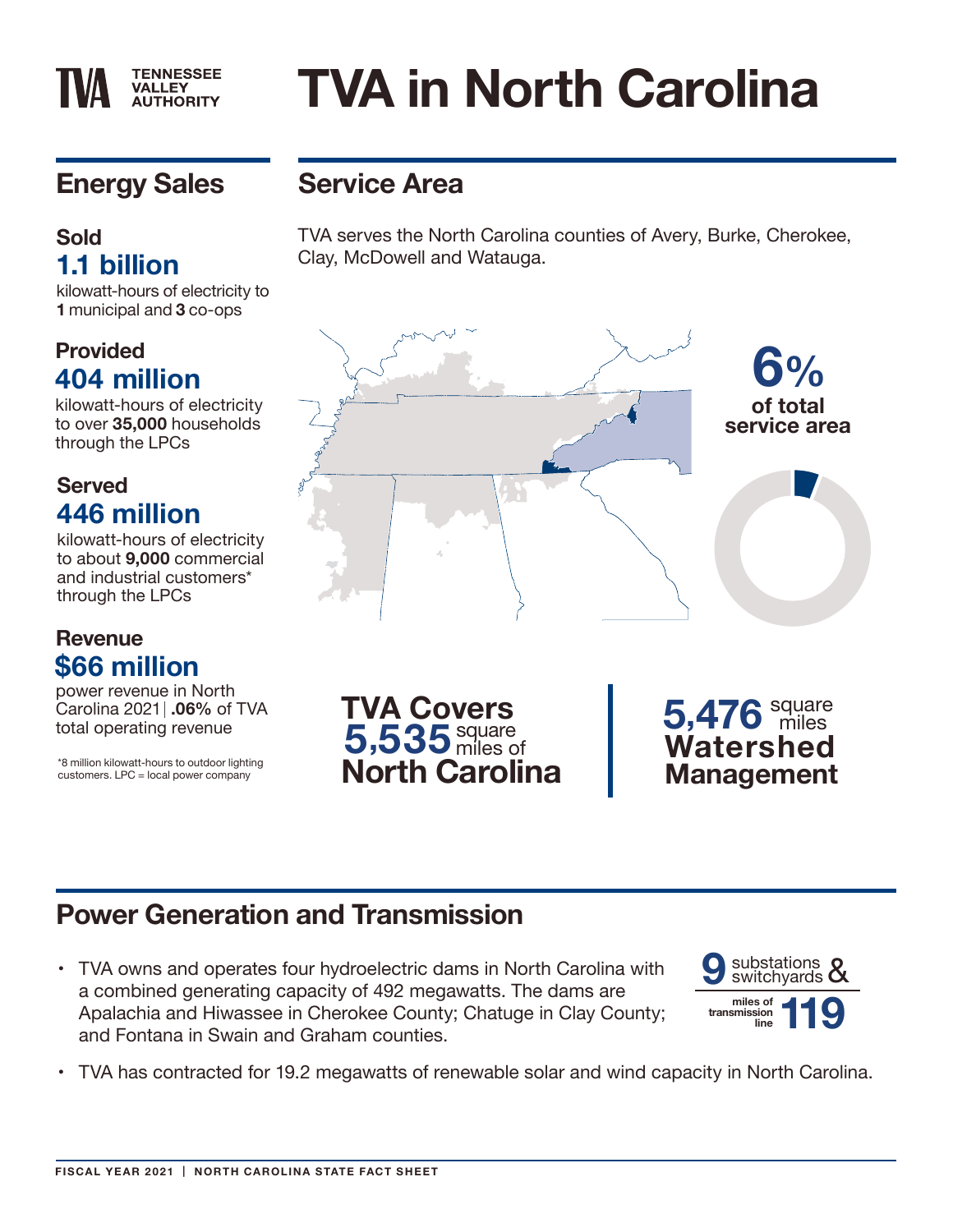# **Land and Water Stewardship**

- TVA manages four reservoirs in western North Carolina—Apalachia, Fontana, Hiwassee and a portion of Chatuge. These reservoirs have a combined surface area of nearly 21,000 acres and about 530 miles of shoreline.
- • TVA manages recreational, natural and cultural resources on more than 1,500 acres of public land around its reservoirs in North Carolina and partners with communities and local, state and regional stakeholders to improve water quality and aquatic biodiversity, shoreline conditions, recreation, wildlife and habitats on lands, reservoirs and their tributaries.



• The TVA visitor center at Fontana Dam typically welcomes about 58,000 visitors a year. The center was closed throughout 2021 due to the COVID-19 pandemic.

#### **River Management**

- • TVA maintains the structural, seismic and hydraulic integrity of four dams in North Carolina: Apalachia, Chatuge, Fontana and Hiwassee.
- • TVA operates its dams and reservoirs in North Carolina as part of an integrated multi-purpose reservoir system to provide numerous stakeholders a variety of benefits that include navigation, flood risk reduction, low-cost hydropower, water supply, water quality and recreational opportunities.
- Twenty-three municipalities, 11 industries and eight mining companies in North Carolina draw water from the Tennessee River system. Water also is drawn for power plant cooling and irrigation.